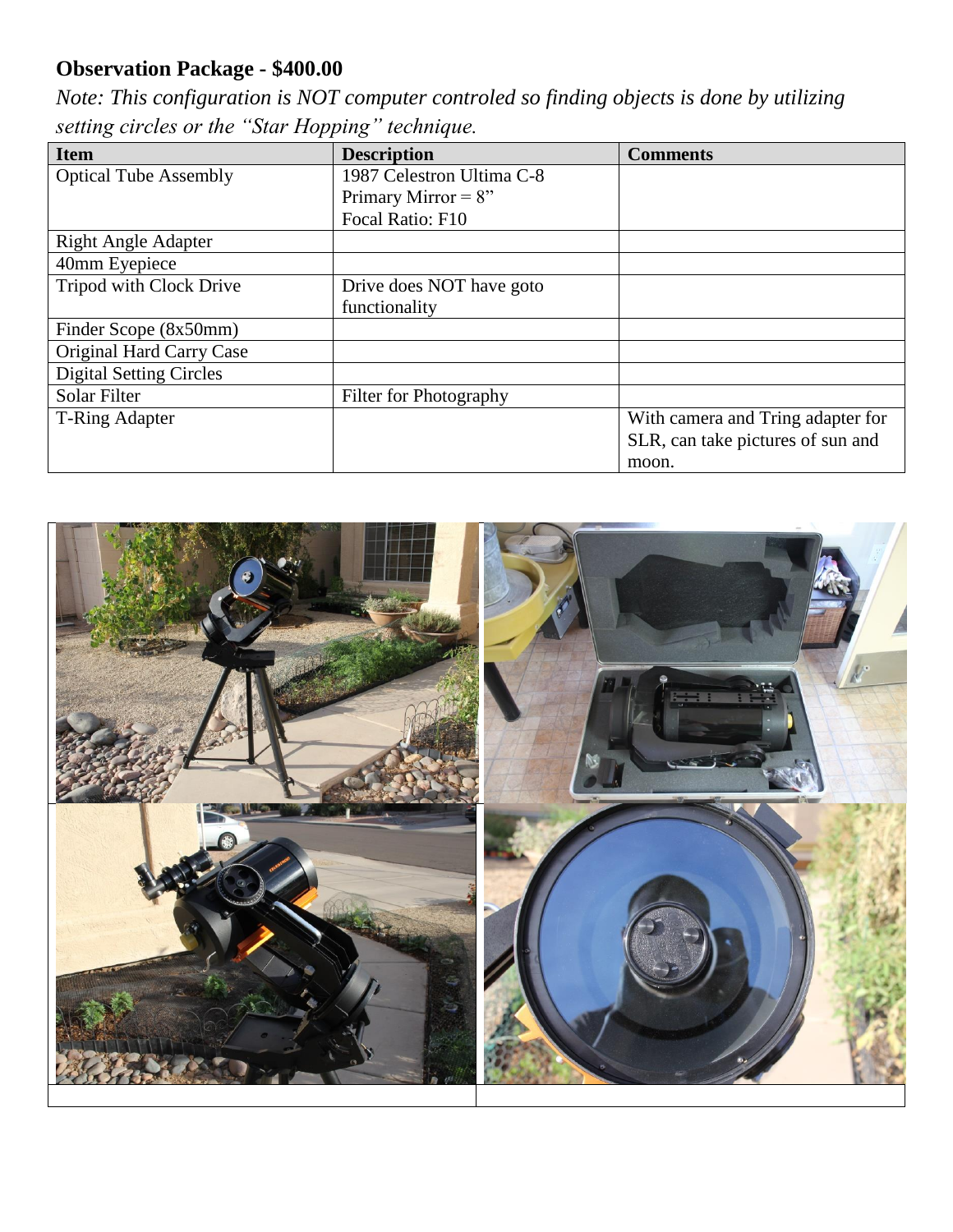## **Imagaging Package - \$1,500**

Everything in **Observation package** and also included items listed below, This should be enough to image Sun, Moon, and planets. For Deep Sky object only a few more items required:

- Guide Scope [& Guide Camera](https://www.telescope.com/Orion/Astrophotography/Autoguiding-Solutions/rc/2160/pc/4/60.uts)
- Camera
- Laptop for tracking control and image capture

Take a look at some images captured using this setup [here.](http://www.artcentrics.com/Best_PhotoGraphs/AstroPhotography/AstroPhotography.htm) Again, remember that the Deep Sky images will require the items listed above

*Note: With this setup, once you have calibrated the instrument, you enter the object you want the telescope to find, and the computer will move the telescope directly to the target. Fast and simple!*

| <b>Item</b>                        | <b>Description</b>                                        | <b>Comments</b>                                                                                                                                      |
|------------------------------------|-----------------------------------------------------------|------------------------------------------------------------------------------------------------------------------------------------------------------|
| iOptron iEQ45 PRO Mount with 2"    |                                                           | Cost new $(\$2,000)$ This tripod is                                                                                                                  |
| <b>Tripod</b>                      |                                                           | nessasary for deep-sky imaging                                                                                                                       |
| <b>Counter Weight Power Supply</b> |                                                           | Supplies power to drive                                                                                                                              |
| Tripod Duffle Bag                  | Large enough to fit tripod, weights<br>and a few supplies |                                                                                                                                                      |
| <b>Mount Hard Case</b>             |                                                           |                                                                                                                                                      |
| <b>Optical Tube Assembly bag</b>   | Much more compact than the hard                           |                                                                                                                                                      |
|                                    | case                                                      |                                                                                                                                                      |
| Camera Adapter                     |                                                           | threaded to attach T-Ring                                                                                                                            |
| Counter weights                    |                                                           |                                                                                                                                                      |
| <b>Flat Frame Box</b>              |                                                           |                                                                                                                                                      |
| Nikon D50 Camera W/50mm lens       | With intervolometer                                       | Camera can be attached to scope<br>for photos. Lense good for Night<br>Time-lapse. This camera can also<br>be used for Moon/Sun imaging on<br>Scope. |
| Camera Tripod                      |                                                           |                                                                                                                                                      |
|                                    |                                                           |                                                                                                                                                      |

Images on next page